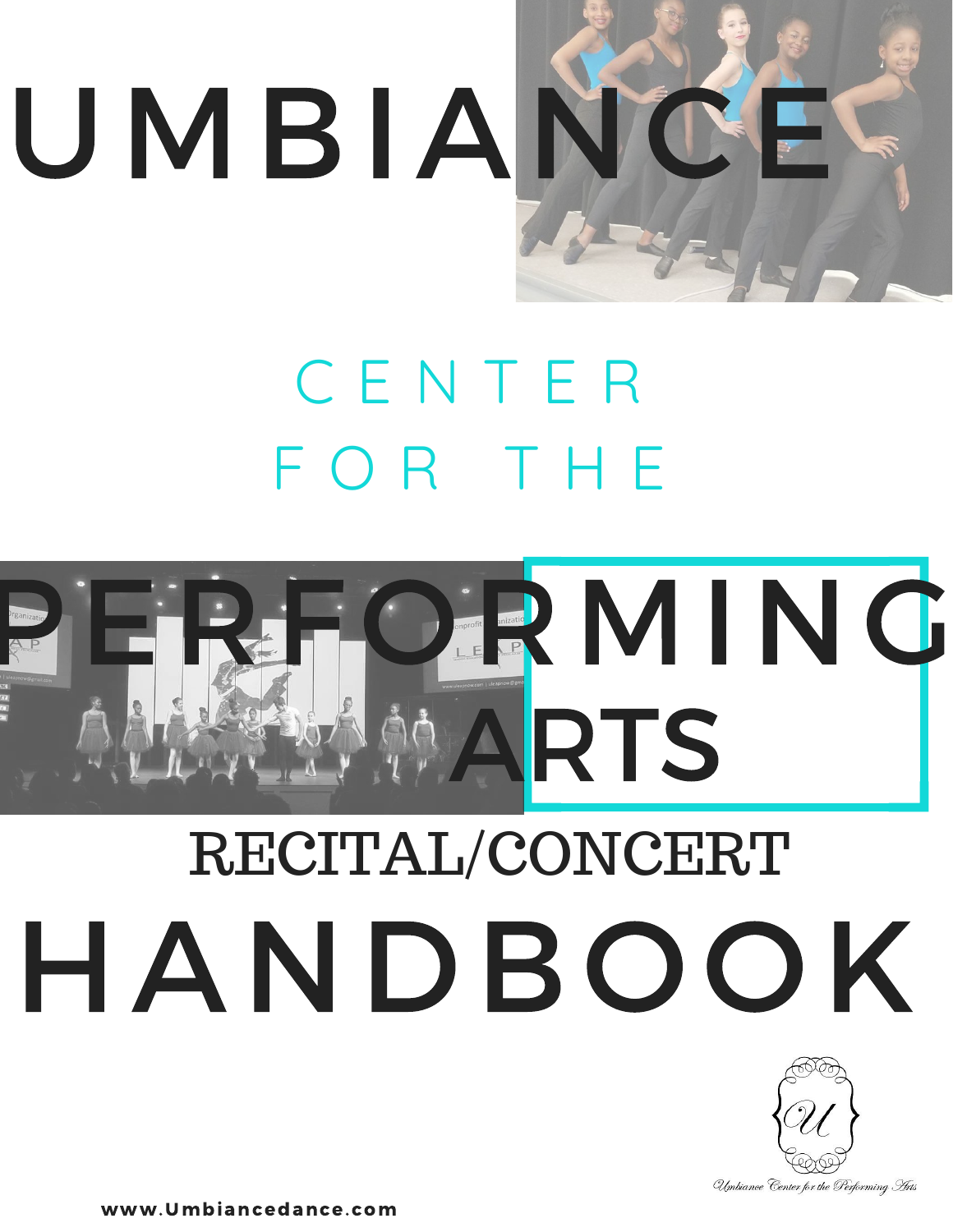### Concert Information

#### It's SHOWTIME! Are you ready?

Our annual **" CHRISTMAS SHOWCASE"** of dance performances is the final CONCERT of the year.

This gives our students a chance to demonstrate what they have learned during their class time. It is a time to celebrate the many accomplishments the students have made throughout the year. This year's recital will be held on December 1st This year we are doing an original performance of The Nutcracker

*More information and details will be sent via email.*

Of course, there is a cost associated with putting on a Concert. The Concert fee fo the Concert is \$35 for the first dancer and \$35 for each additional. Concert/Recital Fees are due by November 10th, if your child plans on participating in the recital.

**The cost of costumes is \$60 per dancer per class for 45-minute classes. And \$60 per dancer, per class for 60 minute classes.**

In order for the concert to be most enjoyable for dancers, parents, and audience members, it is extremely important for everyone to follow the guidelines. *Patience is very important. We work very hard to provide a positive atmosphere and it is extremely important that all parents and students contribute to help make performance day a success.*

Below are some important factors you need to know about our concert. Further information will be sent out and posted on the Parent's Page as the Concert date draws nearer. If you have any questions or concerns, feel free to contact us at Umbiancedance@gmail.com.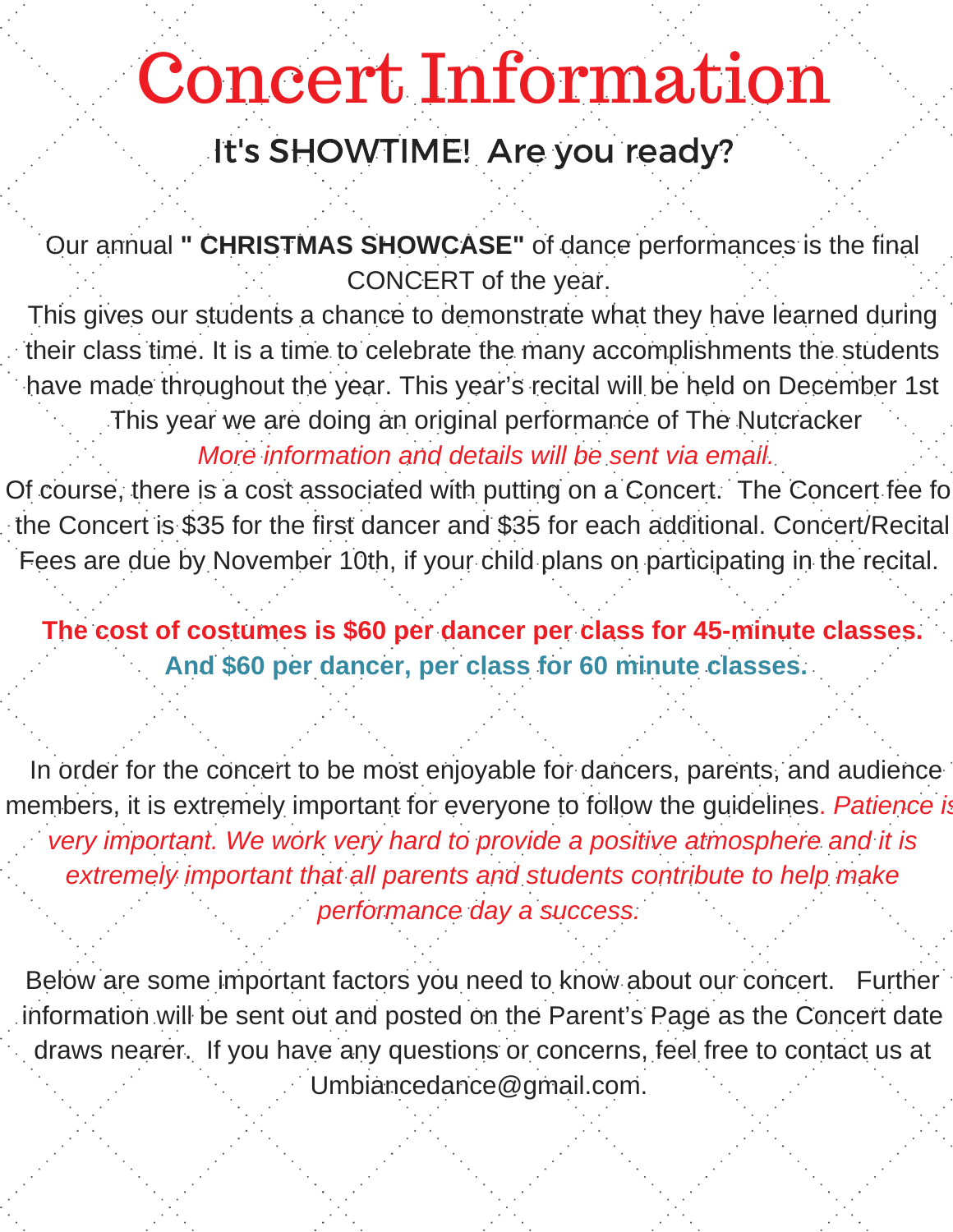CONCERT DATE\*\* Dec. 1st 2018 11:00 am

DRESS REHEARSAL November 30th 6:00-8:00 pm

(Please bring all costumes and have makeup applied upon entering for the rehearsal) Please note that ALL dancers MUST attend the dress rehearsal. Any dancer who does not attend dress rehearsal will not be permitted to be in the show.

TECH REHEARSALS

Nov. 26th-29th

(Please wear regular dance attire, bring water. Parents, please sign in/out when dropping students off)

> @ UCPA CENTER 6-8 pm

CONCERT FEES DUE: OCT. 31st (Costume payments are per dancer per class)

\*\*To BOTH dress rehearsals and performance please bring: Student's dance bag, (don't forget to place a name on everything that is brought to the auditorium), a blanket or an old sheet, a button down shirt, and water only, and for younger ones bring a quiet game.

#### CONCERT DAY

----------------------------------------------------

Performers, please be at Auditorium at 10:00 am. Only one female parent may stay with each child to help the student get dressed. After your child is dressed please sign your child in and leave your child with the designated team mom for their class. Our recital will commence at 11:00 am Doors will open at TBA (will be announced via email & the band app Please email UmbianceDance@gmail.com for additional questions.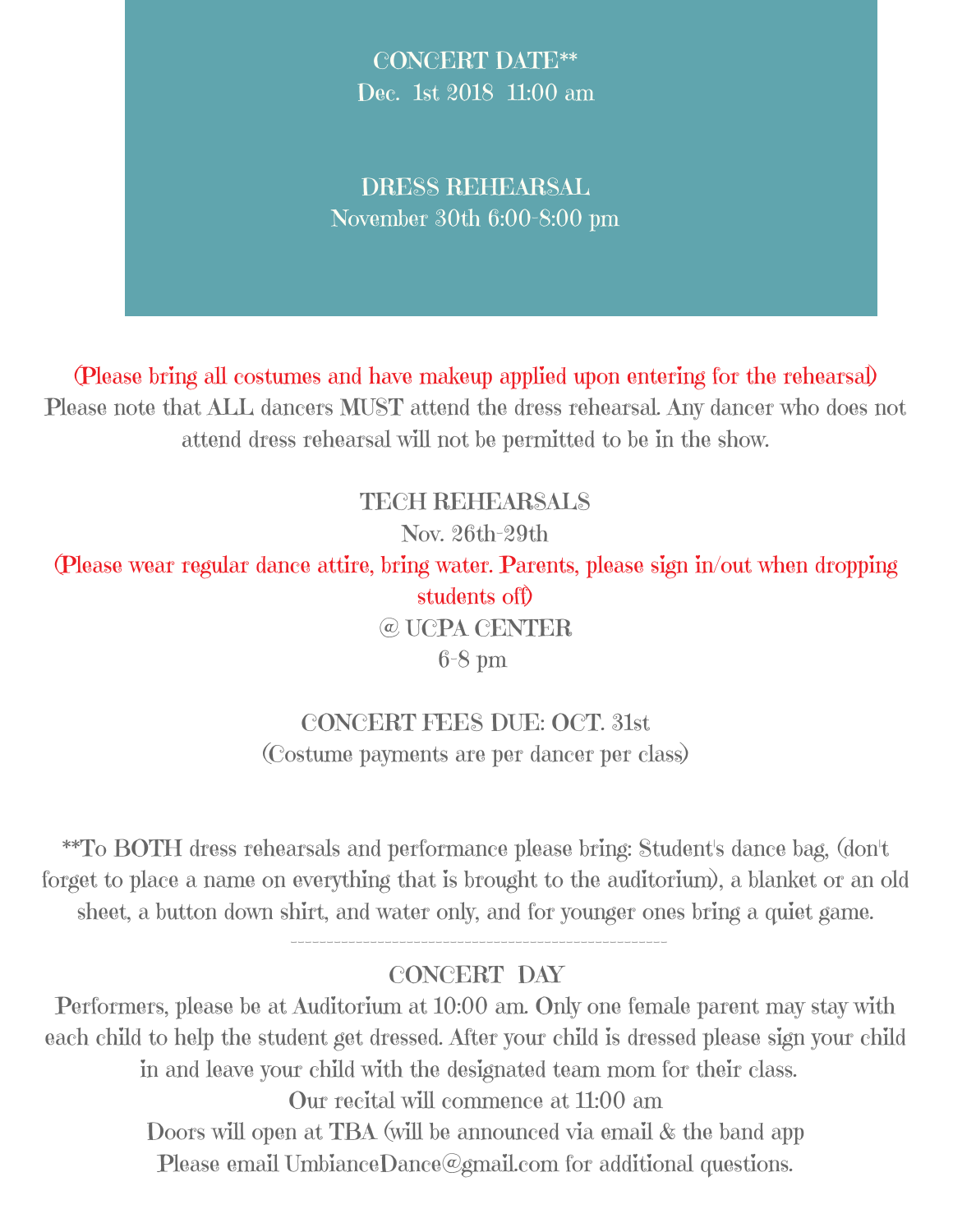## CONCERT PREPARATION **CHECKLIST**

Please see your class costume list for all accessories, etc. needed for the performance! � ALL costumes and accessories for dress rehearsal and concert

� Appropriate color tights for each costume and extras are suggested in case of accidental damage

 $\bullet$  Hair and make-up should be done prior to arriving at the theatre the day of the recital. Extra hair accessories (bobby pins, elastics, nets and hair spay) and make-up (lipstick and blush) are suggested to keep the hair and make-up looking fresh during the recital. Everyone MUST be in makeup!

� Dancer's name should be on or inside ALL belongings.

#### Dancer Preparation

Please make sure your students are "rested". It will be a long day and we don't want to make it stressful with unnecessary hunger or fatigue. Also, if your student has a long wait backstage please bring something "quiet" to help them pass the time while waiting for their dance (e.g. coloring books, reading material crayons (no markers), Books, Gameboys, MP3 Players, etc. Costumes are NOT to be worn to the concert -- dressing room areas are provided for costume changing purposes. Please ensure costumes and accessories are kept together, and are protected with plastic Ziploc bag or a hanging garment bag on the way to the auditorium to keep them from becoming soiled and dirty prior to the show. However, hair and makeup should be done, and only need to be retouched There will be someone to help with makeup if you need to re-touch or simply cannot do your student's makeup yourself.

Dance shoes need to be neat and clean. Bows from the drawstrings on the front of ballet slippers should be tucked into the shoe as they are hazard and could cause the dancer to trip while on stage. Please make sure your student has on dance tights not pantyhose/dress tights, and tights are hole and run free. Hair should be pulled back in a neat bun with bobby pins and hairnet with no scrunchies, rhinestones or extra hair decorations (unless otherwise specified by the Director). Hairspray or gel should be used to secure hair smoothly back and into place. Absolutely no nail polish should be worn for the dress rehearsal or concert performance. Also, please leave all jewelry at home. No jewelry should be worn with the costume the day of the rehearsal or the day of the performance. UCPA will not be responsible for lost or stolen items. Remember to…

� Register for weekly summer classes, summer workshops and summer camps � Pre-Order your copy of the recital DVD. The DVD order form is available at the studio, or on online. (\$20.00) Checks should be made payable to Umbiance Center for the Performing Arts (UCPA).

 $\bullet$  It's traditional to congratulate your dancer on a job well done with flowers. Don't forget to Pre-order flowers to present to your dancer after the show